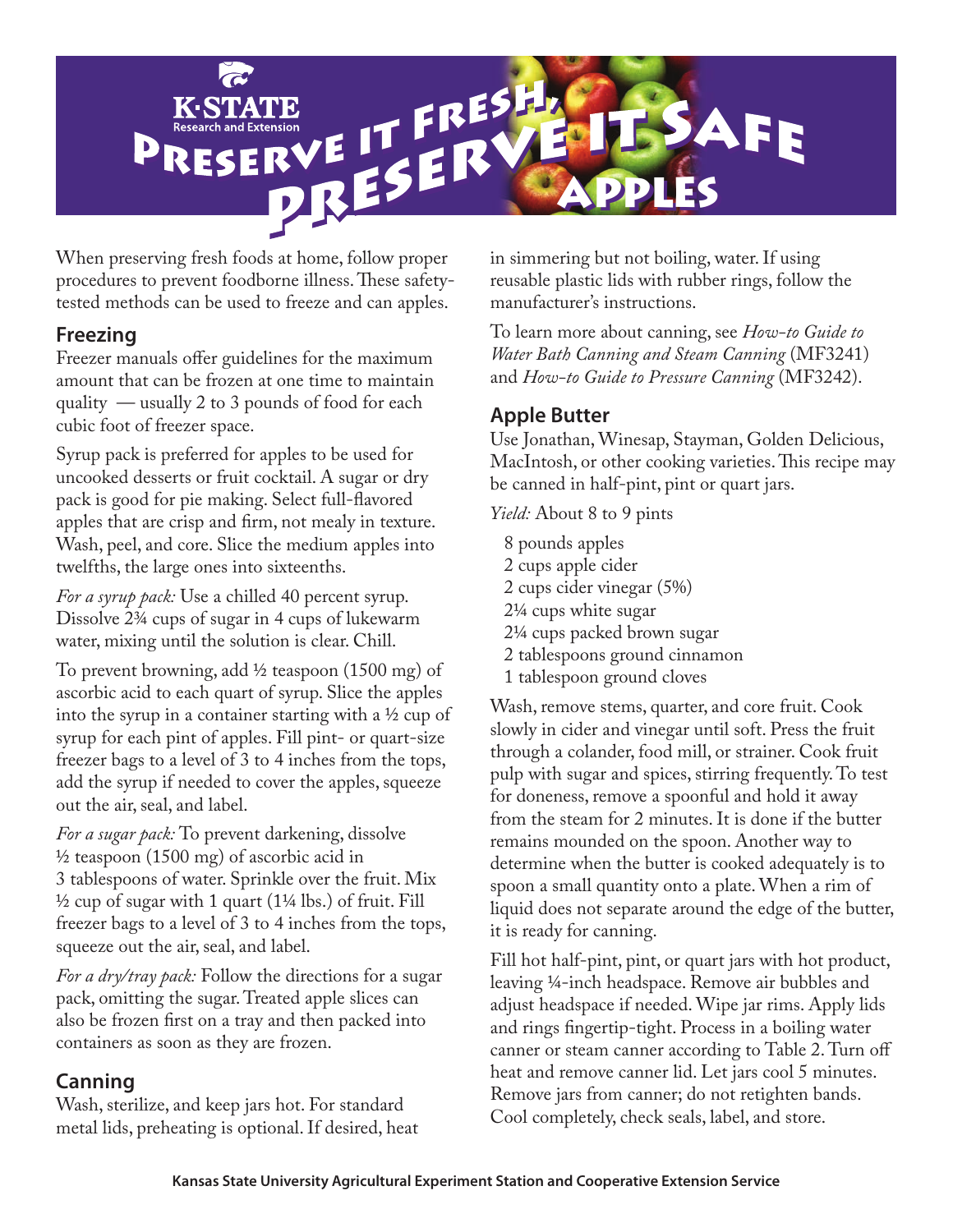# **Apple Jelly**

*Yield*: 4 half-pints

- 4 cups apple juice (about 3 pounds of apples and 3 cups of water)
- 2 tablespoons lemon juice, optional
- 3 cups sugar

*To prepare juice:* Select about one-fourth slightly under ripe apples and three-fourths fully ripe apples. Sort, wash, and remove stems and blossom ends; do not peel or core. Cut the apples into small pieces. Add water, cover, and bring to a boil on high heat.

Reduce heat and simmer for 20 to 25 minutes or until apples are soft. Extract juice through a damp jelly bag or four thicknesses of cheesecloth. Avoid squeezing pulp to obtain clear juice.

*To make jelly:* Measure apple juice into a saucepan. Add lemon juice and sugar, and stir to dissolve sugar. Boil over high heat, stirring constantly, to 8°F above the boiling point of water or until the jelly mixture sheets from a spoon.

Remove from heat; skim off foam quickly. Pour jelly immediately into hot, sterilized jars, leaving ¼-inch headspace. Wipe jar rims. Apply lids and rings fingertip-tight. Process in a boiling water canner or steam canner according to Table 2. Turn off heat and remove canner lid. Let jars cool 5 minutes. Remove jars from canner; do not retighten bands. Cool completely, check seals, label and store.

# **Apple Juice**

Good quality apple juice is made from a blend of varieties. For best results, buy fresh juice from a local cider maker within 24 hours after it has been pressed.

Refrigerate juice for 24 to 48 hours. Without mixing, carefully pour off the clear liquid and discard sediment. Strain clear liquid through a paper coffee filter or double layers of damp cheesecloth. Heat quickly, stirring occasionally, until juice begins to boil. Fill immediately into hot, sterile pint, quart, or half-gallon jars, leaving ¼-inch headspace. Wipe jar rims. Apply lids and rings fingertip-tight. Process in a boiling water canner or steam canner according to Table 2. Turn off heat and remove canner lid. Let jars cool 5 minutes. Remove jars from canner; do not retighten bands. Cool completely, check seals, label, and store.

# **Apple Pie Filling**

This fruit filling is an excellent and safe product. Each canned quart makes one 8- to 9-inch pie. Fillings may be used as toppings on desserts or pastries. Clear Jel® is a starch modified to produce excellent sauce consistency even after fillings are canned and baked. Other cooking starches are not recommended as they break down, causing a runny sauce consistency. (Clear Jel® is available from bulk food stores or on the Internet.)

Because the variety of fruit may alter the flavor of the fruit pie, you should first make a single quart, make a pie, and serve it. Then adjust sugar and spices to suit your personal preference. The amount of lemon juice should not be altered, because it aids in ensuring the safety and storage stability of the fillings. If the filling is too tart, add more sugar to taste.

### **Apple Pie Filling**

|                                           | <b>Quantities of ingredients needed for:</b> |                     |  |  |
|-------------------------------------------|----------------------------------------------|---------------------|--|--|
| <b>Ingredient</b>                         | 1 quart                                      | 7 quarts            |  |  |
| <b>Blanched, sliced fresh</b><br>apples   | $3\frac{1}{2}$ cups                          | 6 quarts            |  |  |
| <b>Granulated sugar</b>                   | $\frac{3}{4}$ cup + 2 tablespoons            | $5\frac{1}{2}$ cups |  |  |
| Clear $Ie^{\otimes}$                      | ¼ cup                                        | $1\frac{1}{2}$ cups |  |  |
| Cinnamon                                  | $\frac{1}{2}$ teaspoon                       | 1 tbsp.             |  |  |
| Cold water                                | $\frac{1}{2}$ cup                            | $2\frac{1}{2}$ cups |  |  |
| Apple juice                               | $\frac{3}{4}$ cup                            | 5 cups              |  |  |
| <b>Bottled lemon juice</b>                | 2 tablespoons                                | $\frac{3}{4}$ cup   |  |  |
| <b>Nutmeg (optional)</b>                  | 1/8 teaspoon                                 | 1 teaspoon          |  |  |
| <b>Yellow food</b><br>coloring (optional) | 1 drop                                       | 7 drops             |  |  |

Use firm, crisp apples; Stayman, Golden Delicious, Rome, and other cooking varieties are suitable. If apples lack tartness, use an additional ¼ cup of lemon juice for each 6 quarts of slices.

Wash, peel, and core apples. Cut apples into slices,  $\frac{1}{2}$ -inch wide, and place them in water containing ascorbic acid to prevent browning. Use 1 teaspoon of ascorbic acid crystals or six 500 mg. vitamin C tablets (crushed) in 1 gallon of water. Blanch apples by placing 6 cups at a time in 1 gallon of boiling water. Boil each batch 1 minute after the water returns to a boil. Drain fruit and keep hot in a covered bowl or pot. Combine sugar, Clear Jel®, and cinnamon in a large kettle with water and apple juice. If desired, food coloring and nutmeg may be added. Stir and cook on a medium high heat until mixture thickens and begins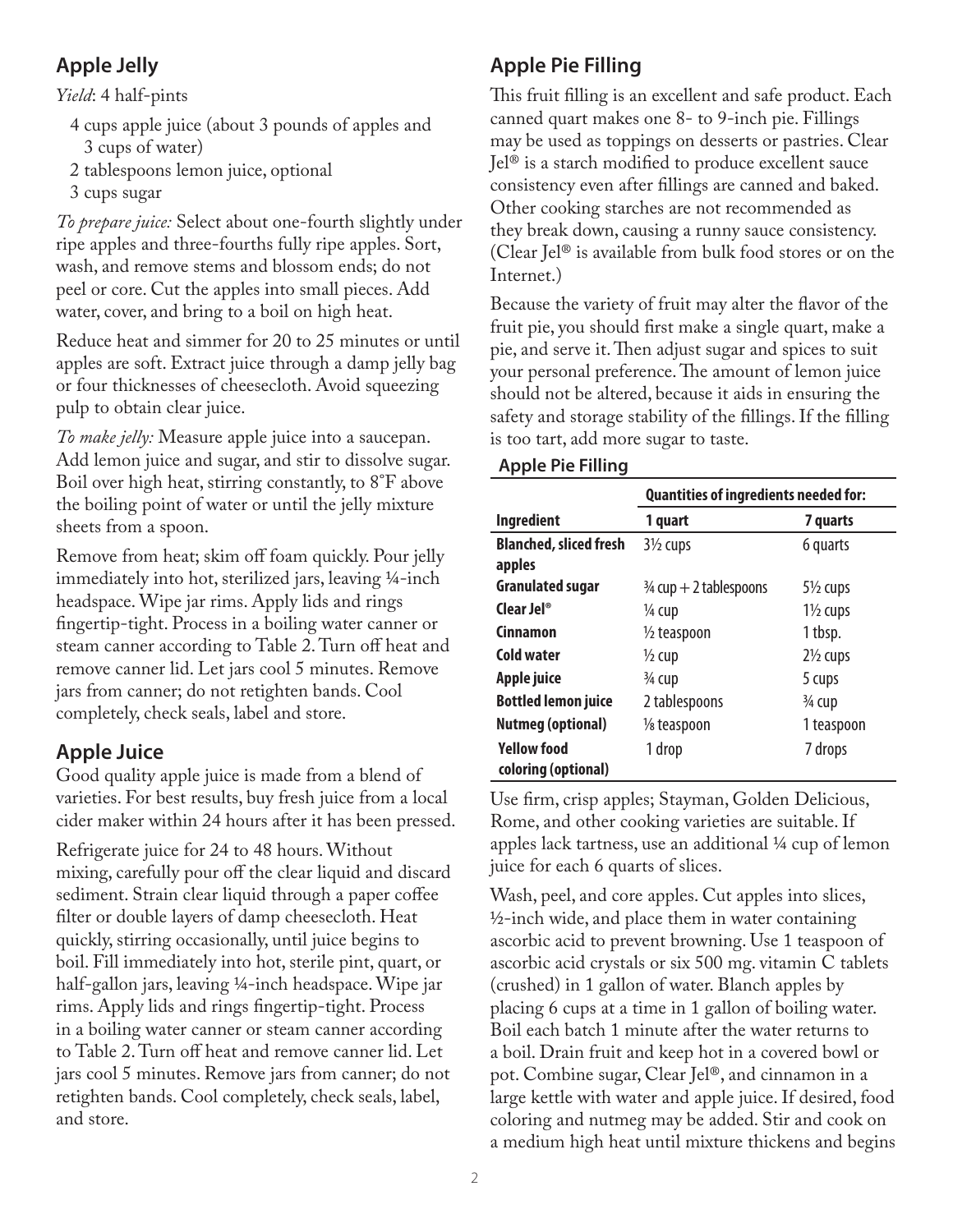to bubble. Add lemon juice and boil 1 minute, stirring constantly. Fold in drained apple slices immediately and fill hot pint or quart jars with the mixture without delay, leaving 1-inch headspace. Remove air bubbles and adjust headspace if needed. Wipe jar rims. Apply lids and rings fingertip-tight. Process immediately according to directions in Table 2. Turn off heat and remove canner lid. Let jars cool 5 minutes. Remove jars from canner; do not retighten bands. Cool completely, check seals, label, and store.

## **Applesauce**

An average of 21 pounds is needed per canner load of 7 quarts; an average of 131⁄2 pounds is needed per canner load of 9 pints. A bushel weighs 48 pounds and yields 14 to 19 quarts of sauce — an average of 3 pounds per quart. Select apples that are sweet, juicy, and crisp. For a tart flavor, add 1 to 2 pounds of tart apples to each 3 pounds of sweeter fruit.

Wash, peel, and core apples. Slice apples into water containing ascorbic acid to prevent browning. Use 1 teaspoon of ascorbic acid crystals or six 500 mg. vitamin C tablets (crushed) in 1 gallon of water. Place drained slices in an 8- to 10-quart pot. Add ½ cup of water. Stirring occasionally to prevent burning, heat quickly until tender (5 to 20 minutes, depending on the maturity and variety).

Press through a sieve or food mill, or skip the pressing step if you prefer chunk-style sauce. Sauce may be packed without sugar. If desired, add ⅛ cup of sugar per quart of sauce. Taste and add more, if preferred. Reheat sauce to boiling.

Fill hot jars with hot sauce, leaving ½-inch headspace. Remove air bubbles and adjust headspace if needed. Wipe jar rims. Apply lids and rings fingertip-tight. Process in a boiling water canner or steam canner

according to directions in Table 2 or in a pressure canner following guidelines in Table 3. Turn off heat and remove canner lid. If pressure canning, let the canner depressurize naturally, then remove lid. Let jars cool 5 minutes. Remove jars from canner; do not retighten bands. Cool completely, check seals, label, and store.

# **Apples – Sliced Rings**

An average of 19 pounds is needed per canner load of 7 quarts; an average of 12¼ pounds is needed per canner load of 9 pints. A bushel weighs 48 pounds and yields 16 to 19 quarts — an average of 2¾ pounds per quart. Select apples that are juicy, crispy, and preferably both sweet and tart.

Wash, peel, and core apples. To prevent discoloration, slice apples into water containing ascorbic acid. Use 1 teaspoon of ascorbic acid crystals or six 500 mg. vitamin C tablets (crushed) in 1 gallon of water.

Raw packs make poor quality products. Place drained slices in a large saucepan and add 1 pint of water or very light, light, or medium syrup per 5 pounds of sliced apples. Use Table 1 to make the syrup. Boil for 5 minutes, stirring occasionally to prevent burning.

Fill hot jars with hot slices and hot syrup or water, leaving ½-inch headspace. Remove air bubbles and adjust headspace if needed. Wipe jar rims. Apply lids and rings fingertip-tight. Process in a boiling water canner or steam canner according to Table 2 or pressure canner according to Table 3. Turn off heat and remove canner lid. If pressure canning, let the canner depressurize naturally, then remove lid. Let jars cool 5 minutes. Remove jars from canner; do not retighten bands. Cool completely, check seals, label, and store.

|                   | ---<br>For 9-pint load*      |                      |                      | For 7-quart load     |                      |
|-------------------|------------------------------|----------------------|----------------------|----------------------|----------------------|
| Syrup type        | Approximate percent of sugar | <b>Cups of water</b> | <b>Cups of sugar</b> | <b>Cups of water</b> | <b>Cups of sugar</b> |
| <b>Very light</b> | 10                           | $6\frac{1}{2}$       | $\frac{3}{4}$        | 101/2                | $1\frac{1}{4}$       |
| Light             | 20                           | 5¾                   | $1\frac{1}{2}$       |                      | $2\frac{1}{4}$       |
| <b>Medium</b>     | 30                           | 51/4                 | $2\frac{1}{4}$       | 81/4                 | $3\frac{3}{4}$       |

### **Table 1. Measures of water and sugar in preparing and using syrups**

\*This amount is also adequate for a 4-quart load.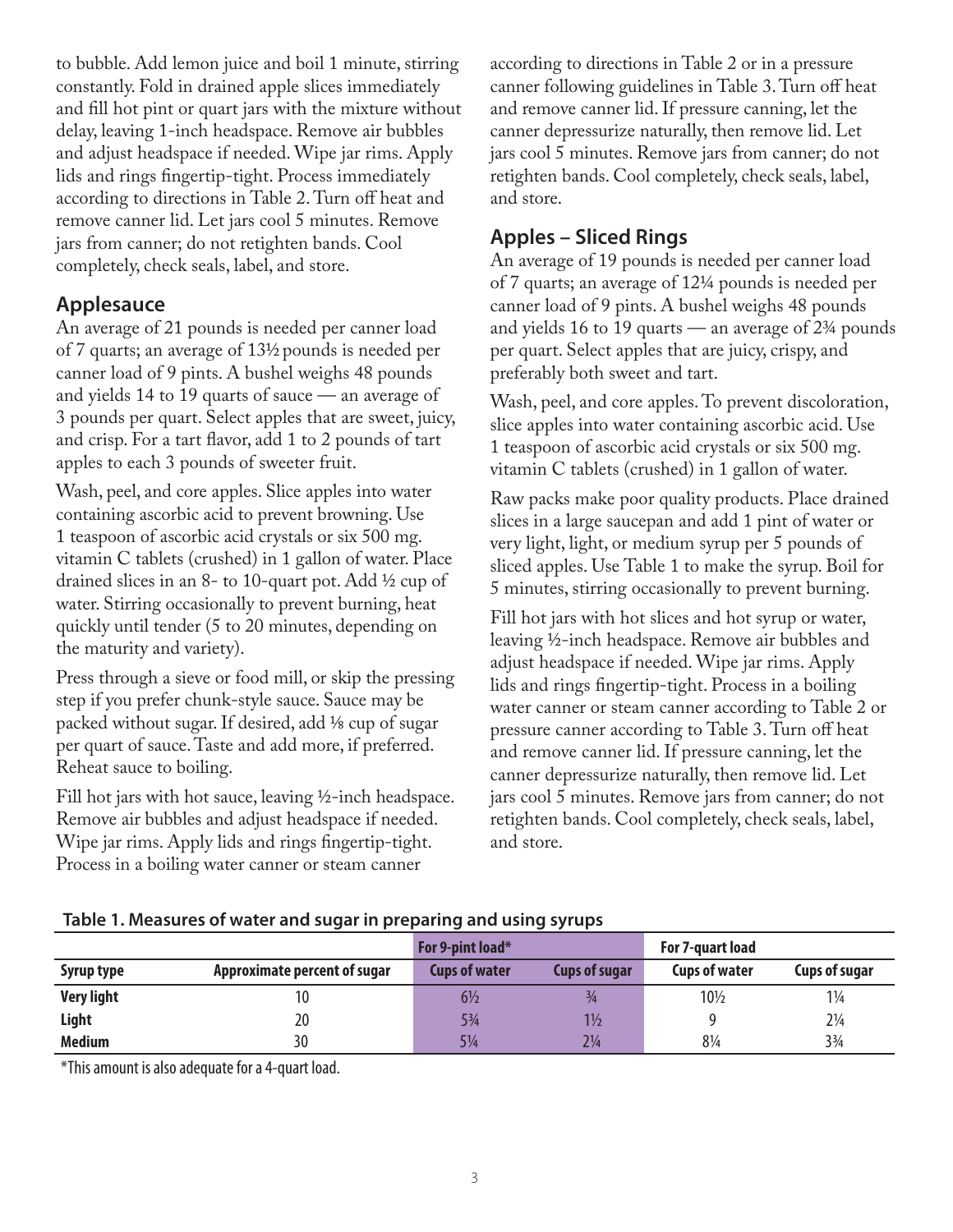## **Spiced Apple Rings**

*Yield:* About 8 to 9 pints

- 12 pounds firm tart apples (maximum diameter is 2½ inches)
- 12 cups sugar
- 6 cups water
- 1¼ cups white vinegar (5%)
- 3 tablespoons whole cloves
- ¾ cup red hot cinnamon candies or
	- 8 cinnamon sticks and
	- 1 teaspoon red food coloring (optional)

Wash, peel and slice apples. Immediately cut crosswise into ½-inch slices, remove core area with a melon baller. Immerse in an ascorbic acid solution. Use 1 teaspoon of ascorbic acid crystals or six 500 mg vitamin C tablets (crushed) in 1 gallon of water.

To make a flavored syrup, combine sugar, water, vinegar, cloves, cinnamon candies or cinnamon sticks, and food coloring in a 6-quart saucepan. Stir, heat to boil, and simmer for 3 minutes. Drain apples, add to the hot syrup, and cook for 5 minutes.

Fill hot jars (preferably wide-mouth) with apple rings and hot flavored syrup, leaving ½-inch headspace. Remove air bubbles and adjust headspace if needed. Wipe jar rims. Apply lids and rings fingertip-tight. Process in a boiling water canner or steam canner according to Table 2. Turn off heat and remove canner lid. Let jars cool 5 minutes. Remove jars from canner; do not retighten bands. Cool completely, check seals, label and store.

# **Spiced Crab Apples**

*Yield:* About 9 pints

5 pounds crab apples 4½ cups apple vinegar (5%) 3¾ cups water 7½ cups sugar 4 teaspoons whole cloves 4 sticks cinnamon Six ½-inch cubes of fresh ginger root

Remove blossom petals and wash apples, but leave stems attached. Puncture the skin of each apple four times with an ice pick or toothpick. Mix vinegar, water, and sugar, and bring to a boil. Add spices tied in a spice bag or cheesecloth.

Using a blancher basket or sieve, immerse one-third of the apples at a time in the boiling vinegar/syrup solution for 2 minutes. Place cooked apples and spice bag in a clean 1- or 2-gallon crock and add the hot syrup. Cover and let stand overnight. Remove spice bag; drain syrup into a large saucepan and reheat to boiling.

Fill hot pint jars with apples and hot syrup, leaving ½-inch headspace. Remove air bubbles and adjust headspace if needed. Wipe jar rims. Apply lids and rings fingertip-tight. Process in a boiling water canner or steam canner according to directions in Table 1. Turn off heat and remove canner lid. Let jars cool 5 minutes. Remove jars from canner; do not retighten bands. Cool completely, check seals, label and store.

# **Crabapple Jelly Without Added Pectin**

*Yield*: About 5 or 6 half-pint jars

4 cups crabapple juice (about 3 pounds of crabapples and 3 cups water)

4 cups sugar

*To prepare juice:* Select firm, crisp crabapples, about ¼ firm ripe and ¾ fully ripe. Sort, wash and remove stem and blossom ends; do not pare or core. Cut crabapples into small pieces. Add water, cover and bring to boil on high heat. Stir to prevent scorching. Reduce heat and simmer for 20 to 25 minutes, or until crabapples are soft. Do not overcook; excess boiling will destroy the pectin, flavor and color. When fruit is tender, pour everything through a double layer of dampened cheesecloth or a damp jelly bag. Suspend the bag over a bowl or pan, using a stand or colander to hold the bag. Drain the juice without pressing or squeezing, which will cause cloudy jelly. If a fruit press is used, the juice should be restrained through a jelly bag.

*To prepare jelly:* Measure juice into saucepot. Add sugar and stir well. Boil over high heat until temperature measures 8°F above the boiling point of water (220°F at sea level), or the jelly mixture sheets from a metal spoon. Remove from heat; skim foam quickly. Pour hot jelly immediately into hot, sterile jars, leaving ¼-inch headspace. Wipe jar rims. Apply lids and rings fingertip-tight. Process in a boiling water canner or steam canner according to directions in Table 2. Turn off heat and remove canner lid. Let jars cool 5 minutes. Remove jars from canner; do not retighten bands. Cool completely, check seals, label, and store.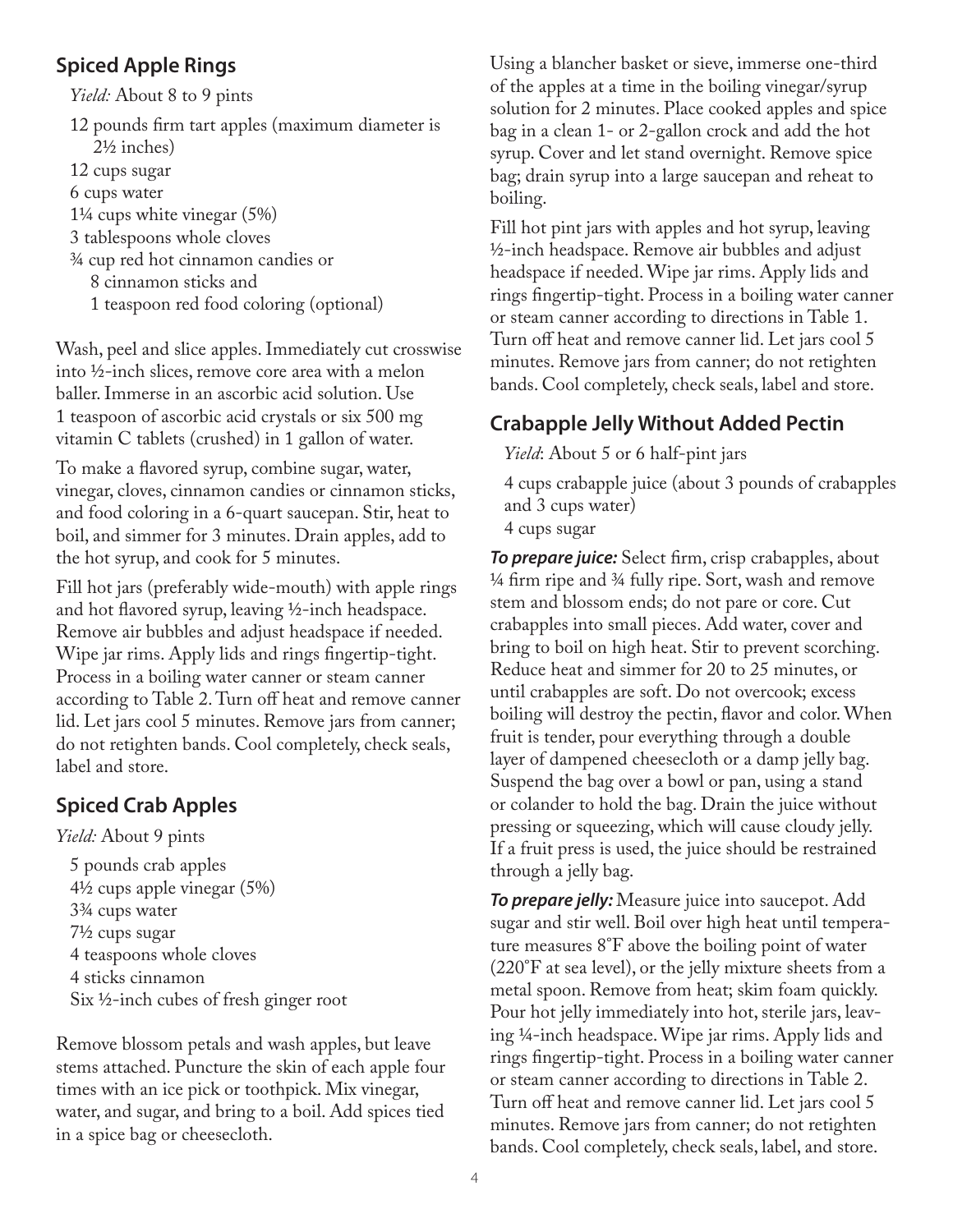## **Reduced Sugar Apple Butter**

*Yield*: About 4 to 5 half-pint jars.

4 pounds apples

- 1 cup apple cider
- ½ cup Splenda®
- 1 tablespoon ground cinnamon
- ¼ teaspoon ground cloves
- ½ teaspoon ground allspice

Wash apples well and remove stems. Cut apples into quarters or eighths and remove cores.

Combine unpeeled apples and cider in 8-quart saucepan. Cook slowly and stir occasionally to prevent sticking. Cook until apples are very soft (falling apart).

Position a food mill or strainer securely over a large bowl. Press cooked apples with cider through the food mill or strainer to make a pulp. Be sure to collect all the pulp that comes through the food mill or strainer; for example, scrape any pulp clinging under the food mill into the bowl.

Combine pulp with Splenda® and spices in an 8-quart saucepan. Simmer over low heat, stirring frequently. To test for doneness, spoon a small quantity onto a clean plate; when the butter mounds on the plate without liquid separating around the edge of the butter, it is ready for processing. Another test for doneness is to remove a spoonful of cooked butter away from steam for 2 minutes. It is done if the butter remains mounded on the spoon.

Fill hot apple butter into clean hot jars, leaving ¼-inch headspace. Wipe jar rims. Apply lids and rings fingertip-tight. Process in a boiling water canner or steam canner according to directions in Table 2. Turn off heat and remove canner lid. Let jars cool 5 minutes. Remove jars from canner; do not retighten bands. Cool completely, check seals, label and store.

# **Apple Chutney**

## *Yield*: About 6 pint jar

- 2 quarts chopped, cored, pared tart apples (about 10 medium)
- 1 cup chopped onions
- 1 cup chopped sweet red bell peppers (about 2 medium)
- 2 hot red peppers, seeded and chopped
- 1½ pounds seedless raisins
- 4 cups brown sugar

3 tablespoons mustard seed 2 tablespoons ground ginger 2 tablespoons ground allspice 2 teaspoons canning salt 1 clove garlic, crushed 1 quart white vinegar (5%) Combine all ingredients; simmer until thick, about

1 hour and 15 minutes. As mixture thickens stir frequently to prevent sticking.

Pour boiling hot chutney into hot jars, leaving ½-inch headspace. Remove air bubbles and adjust headspace if needed. Wipe jar rims. Apply lids and rings fingertip-tight. Process in a boiling water canner or steam canner according to Table 2. Turn off heat and remove canner lid. Let jars cool 5 minutes. Remove jars from canner; do not retighten bands. Cool completely, check seals, label and store.

# **Harvest Time Apple Relish**

*Yield:* About 7 to 8 pint jars

- 8 pounds apples (crisp cooking variety such as
- Honey Crisp, Cameo, or Pink Lady)
- 3 cups distilled white vinegar (5%)
- 2½ cups sugar
- 2 cups water
- 2 teaspoons ground cloves
- 8 pieces stick cinnamon (3 inches each)
- 1 tablespoon ground allspice
- 4 teaspoons ground ginger
- 4 tablespoons (¼ cup) finely chopped red Serrano pepper (about 4-6 peppers as purchased)

*Caution:* Wear plastic or rubber gloves and do not touch your face while handling or cutting hot peppers. If you do not wear gloves, wash hands thoroughly with soap and water before touching your face or eyes.

Rinse apples well, peel if desired for best quality, and core. Immerse prepared apples in a solution of 1 teaspoon ascorbic acid and 4 quarts of water to prevent browning. Coarsely shred with food processor or dice by hand and return to ascorbic acid bath as you work.

Rinse peppers and remove stem ends; trim to remove seeds then finely chop.

Combine vinegar, sugar, water, cloves, cinnamon sticks, allspice, ginger and red pepper. Heat while stirring to dissolve sugar; bring to a boil.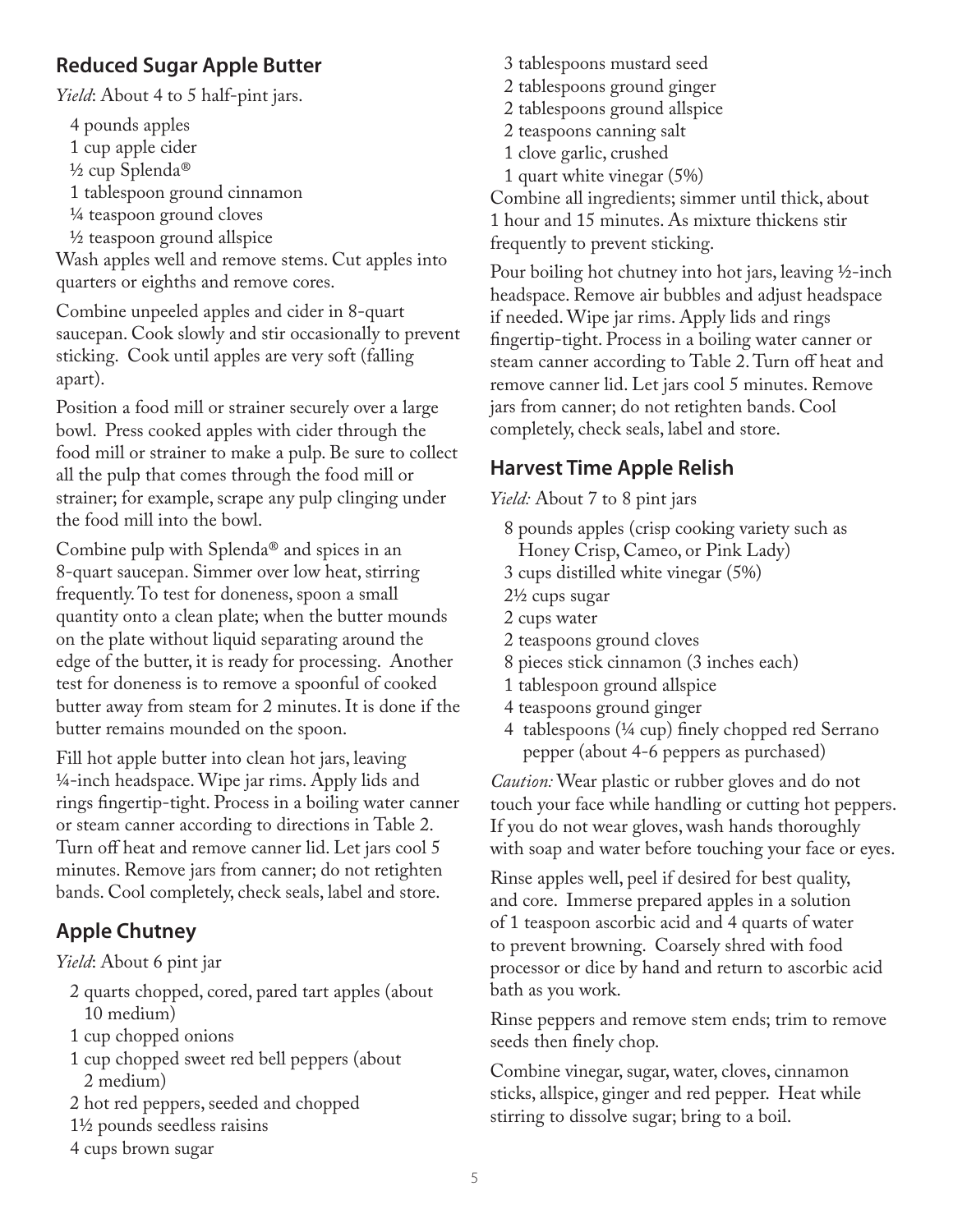Drain apples and add to hot syrup. Bring back to a boil. Boil gently 5 minutes, stirring occasionally, until apples are mostly translucent. Turn off heat. Remove cinnamon sticks from relish mixture and place one piece in each jar.

Fill hot fruit with syrup into hot jars, leaving ½-inch headspace, making sure fruit is completely covered

with syrup. Remove air bubbles and adjust headspace if needed. Wipe jar rims. Apply lids and rings fingertip-tight. Process in a boiling water canner or steam canner according to the guidelines in Table 2. Turn off heat and remove canner lid. Let jars cool 5 minutes. Remove jars from canner; do not retighten bands. Cool completely, check seals, label, and store.

|                                  |                     | Hot-pack processing times in minutes at different altitudes (in feet) |            |             |  |  |
|----------------------------------|---------------------|-----------------------------------------------------------------------|------------|-------------|--|--|
| <b>Product</b>                   | Jar size            | $0-1,000$                                                             | 1,001-3000 | 3,001-6,000 |  |  |
| <b>Apple butter</b>              | Half-pints or pints | 5                                                                     | 10         | 10          |  |  |
|                                  | Quarts              | 10                                                                    | 15         | 15          |  |  |
| Apple jelly                      | Half-pints or pints |                                                                       | 10         | 10          |  |  |
| Apple juice                      | Pints or quarts     | 5                                                                     | 10         | 10          |  |  |
|                                  | Half-gallons        | 10                                                                    | 15         | 15          |  |  |
| <b>Apple pie filling</b>         | Pints or quarts     | 25                                                                    | 30         | 35          |  |  |
| <b>Applesauce</b>                | Pints               | 15                                                                    | 20         | 20          |  |  |
|                                  | Quarts              | 20                                                                    | 25         | 30          |  |  |
| <b>Sliced apples</b>             | Pints or quarts     | 20                                                                    | 25         | 30          |  |  |
| <b>Spiced apple rings</b>        | Half-pints or pints | 10                                                                    | 15         | 15          |  |  |
| <b>Spiced crab apples</b>        | Pints               | 20                                                                    | 25         | 30          |  |  |
| Crabapple jelly                  | Half-pints or pints | 5                                                                     | 10         | 10          |  |  |
| Reduced-sugar apple butter       | Half-pints or pints | 15                                                                    | 20         | 20          |  |  |
| <b>Apple chutney</b>             | Pints               | 10                                                                    | 15         | 15          |  |  |
| <b>Harvest Time Apple Relish</b> | Half-pints or pints | 10                                                                    | 15         | 15          |  |  |

#### **Table 2. Recommended processing times in a water bath canner or steam canner**

### **Table 3. Recommended hot-pack processing times in a pressure canner**

|                      |                 |                            | Canner gauge pressure at different altitudes (in feet) |             |                       |                    |
|----------------------|-----------------|----------------------------|--------------------------------------------------------|-------------|-----------------------|--------------------|
|                      |                 |                            | Dial gauge                                             |             | <b>Weighted gauge</b> |                    |
| <b>Product</b>       | Jar Size        | <b>Process Time (min.)</b> | $0 - 2,000$                                            | 2,001-4,000 | $1 - 1,000$           | <b>Above 1,000</b> |
| <b>Sliced Apples</b> | Pints or Quarts | ٥                          |                                                        |             |                       | 10                 |
| <b>Applesauce</b>    | Pints           | Ŏ                          |                                                        |             |                       | 10                 |
|                      | Quarts          | 10                         |                                                        |             |                       | 10                 |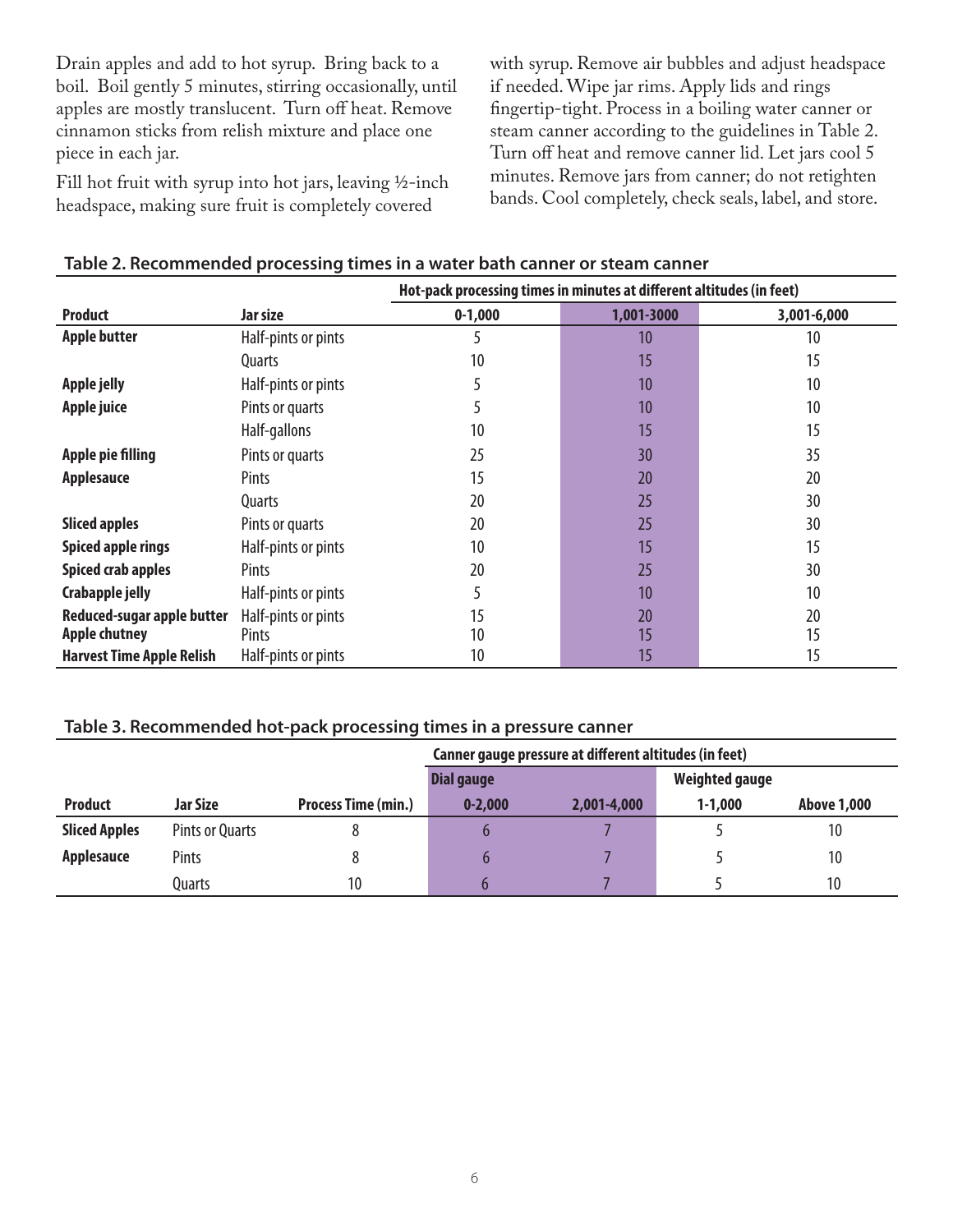### **Nutrition Information**

| <b>Apples</b>                    | <b>Serving size</b>  | <b>Calories</b> | Fat(g) | Carbohydrates (g) | Fiber (g) | Vit. $C(mg)$ | Sodium (mg) |
|----------------------------------|----------------------|-----------------|--------|-------------------|-----------|--------------|-------------|
| <b>Apple butter</b>              | 1 tablespoon         | 29              | 0.0    | 7.2               | 0.05      | 0.1          | 3.0         |
| <b>Apple jelly</b>               | 1 tablespoon         | 50              | 0.0    | 13.0              | 0.0       | 0.0          | 0.0         |
| Apple juice                      | $\frac{1}{2}$ cup    | 57              | 0.0    | 14.0              | 0.2       | 1.1          | 5.0         |
| <b>Apple pie filling</b>         | $\frac{1}{8}$ of pie | 74              | 0.0    | 19.4              | 0.75      | 1.3          | 35.0        |
| <b>Applesauce (sweetened)</b>    | $\frac{1}{2}$ cup    | 84              | 0.0    | 21.5              | 1.5       | 2.1          | 2.0         |
| <b>Applesauce (unsweetened)</b>  | $\frac{1}{2}$ cup    | 51              | 0.0    | 13.75             | 1.3       | 1.2          | 2.0         |
| <b>Apples – sliced rings</b>     | 1 cup                | 137             | 1.0    | 34.07             | 3.5       | 0.8          | 6.0         |
| <b>Spiced apple rings</b>        | $\frac{1}{2}$ cup    | 180             | 0.0    | 47.0              | 1.0       | 3.6          | 0.0         |
| <b>Spiced crab apples</b>        | $\frac{1}{2}$ cup    | 190             | 0.0    | 49.0              | 1.0       | 4.8          | 0.0         |
| <b>Crabapple jelly</b>           | 1 tablespoon         | 40              | 0.0    | 11.0              | 0.0       | 0.0          | 0.0         |
| Reduced sugar apple butter       | 1 tablespoon         | 15              | 0.0    | 3.0               | 0.0       | 0.0          | 0.0         |
| <b>Apple chutney</b>             | 1 tablespoon         | 30              | 0.0    | 8.0               | 0.0       | 2.4          | 25.0        |
| <b>Harvest Time Apple Relish</b> | 1 tablespoon         | 15              | 0.0    | 4.0               | 0.0       | 0.8          | 0.0         |

## **Problems and Solutions**

### **1. After canning apples, why do they float?** The fruit is lighter than the sugar syrup. Use firm, ripe fruit. Use the hot pack method to remove air from the fruit. Use a light or medium syrup instead of a heavy syrup. Pack fruit as close as possible and release trapped air before applying the lid.

### **2. Can apples be canned without sugar?**

Yes. Sugar is added to improve flavor, help stabilize color, and retain the shape of the fruit. It is not added as a preservative.

### **3. How do you make homemade pectin?**

Homemade liquid pectin is made from tart cooking apples that are slightly underripe or from crab apples. Directions can be found at *http:// extension.oregonstate.edu/lane/sites/default/files/ images/sp50778.pdf.*

### **4. How are apples dried?**

Directions for drying apples and many other fruits can be found at *www.rrc.ksu.edu*.

### **5. How can I reduce the amount of foaming in jelly?**

Add ½ teaspoon butter or margarine to the fruit mixture before boiling.